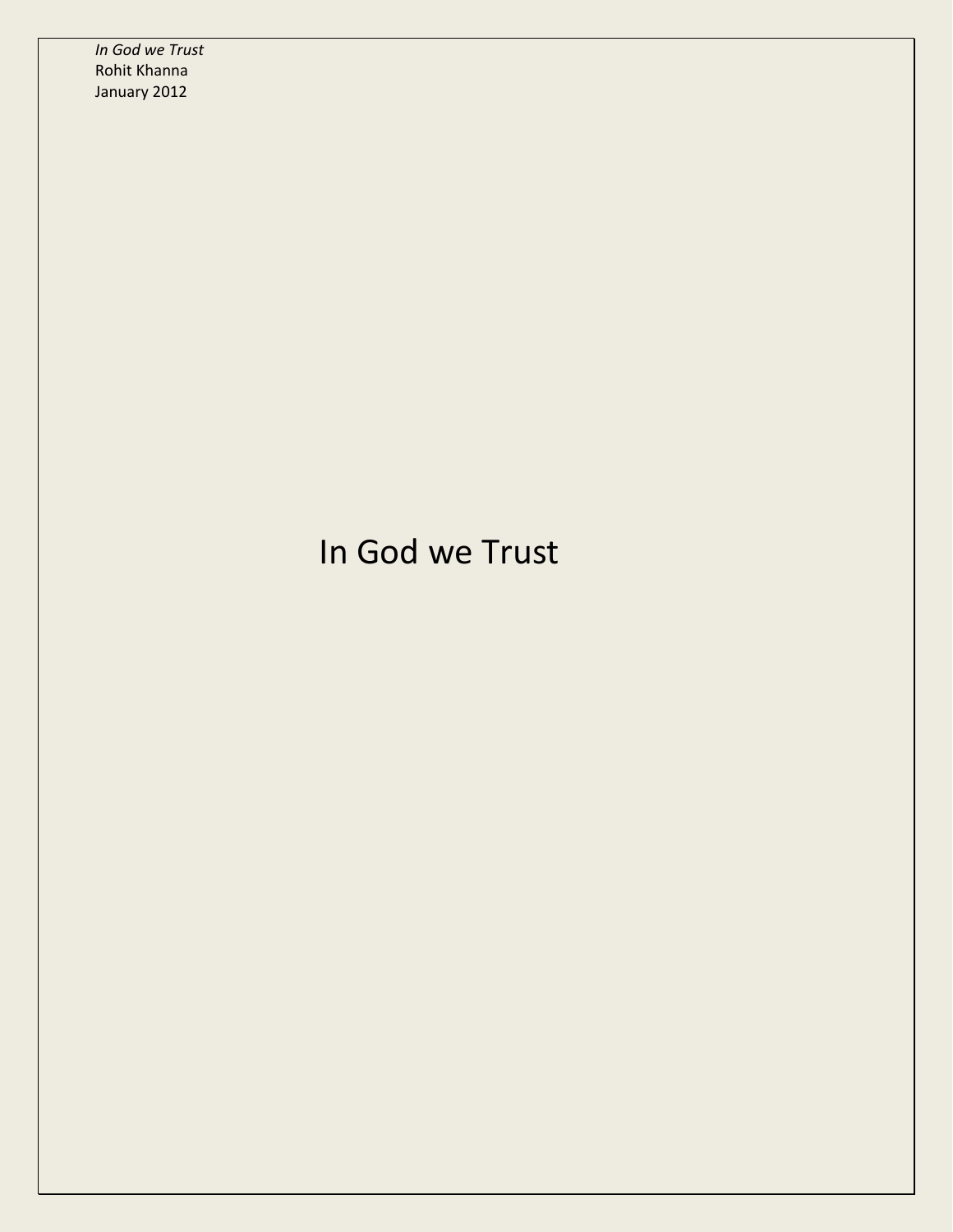Perhaps the seminal article on strategy was written by Michael Porter in 1996, entitled 'What is Strategy?'<sup>[1](#page-1-0)</sup>. Porter notes that strategy is about performing activities and tasks that are different than your competitors and, more importantly, being able to preserve that difference (i.e. a sustainable competitive difference). Strategy is not about doing things that are better as Porter opines- --that is what we have come to know as organizational effectiveness.

In contrast, strategic positioning means performing *different* activities from rivals' or performing similar activities in *different* ways. Competitive strategy, at its essence, is about being different. It means deliberately choosing a different set of activities to deliver a unique mix of value.<sup>[2](#page-1-1)</sup>

Another critical element of Porter's perspective on strategy is that "strategic positions should have a horizon of a decade or more, not of a single planning cycle. Continuity fosters improvements in individual activities and the fit across activities, allowing an organization to build unique capabilities and skills tailored to its strategy."

With all this said, the question that I believe is *temporally* critical in the entire equation of strategy more important is this: if two companies both perform different activities than their rivals (or similar activities better) and choose positions over a longer planning horizon ensuring fit with activities, thereby allowing their organizations to build unique skills tailored to their strategy, then why do some companies succeed at 'nailing' their strategy and others don't?

The easy answer to that question would be to suggest that the issue is multifactorial (which is correct actually). The other response would be to point out that the difference between these two organizations really has nothing to do with strategy but, rather, is an execution issue. That, too, is partially correct.

So, the reason that I bring up the 'temporal' urgency or necessity that must be juxtaposed along side the topic of strategy is to underscore the importance of *trust* as the single greatest driver of a successful strategy. That's the reason that some companies (all having followed Porter's brilliant 'manifesto' on strategy) are consistently superb at creating successful strategies. And *trust* begins well before strategy begins. Because the strategic direction of an organization involves the cooperation, effective communication and collaboration of dozens and dozens of front-lineto-senior managers, the element of trust must be present in order for an organization's strategy to take hold.

I have witnessed countless occasions where sales and marketing (the two most important functional areas in the development and execution of any organization's strategy) simply have not trusted that the other 'get' which activities should be performed differently or which completely different activities should be performed at all. When interviewing or speaking with personnel from organizations about the obvious differences, the central theme that keeps recurring is one of trust. Senior marketers complain that they 'don't trust the rep to deliver the message the right way to the right customer target at the right frequency.' And the rep complains incessantly that the marketer doesn't spend any time in the field with him/her to understand the competitive forces at play that create barriers to product adoption and prevent market share gains from being realized.

<span id="page-1-0"></span> $1$  To read a copy of this article please visit our website where it can be viewed for your reading pleasure.

<span id="page-1-1"></span><sup>&</sup>lt;sup>2</sup> "What is Strategy?, Michael Porter; Harvard Business Review, Reprint #96608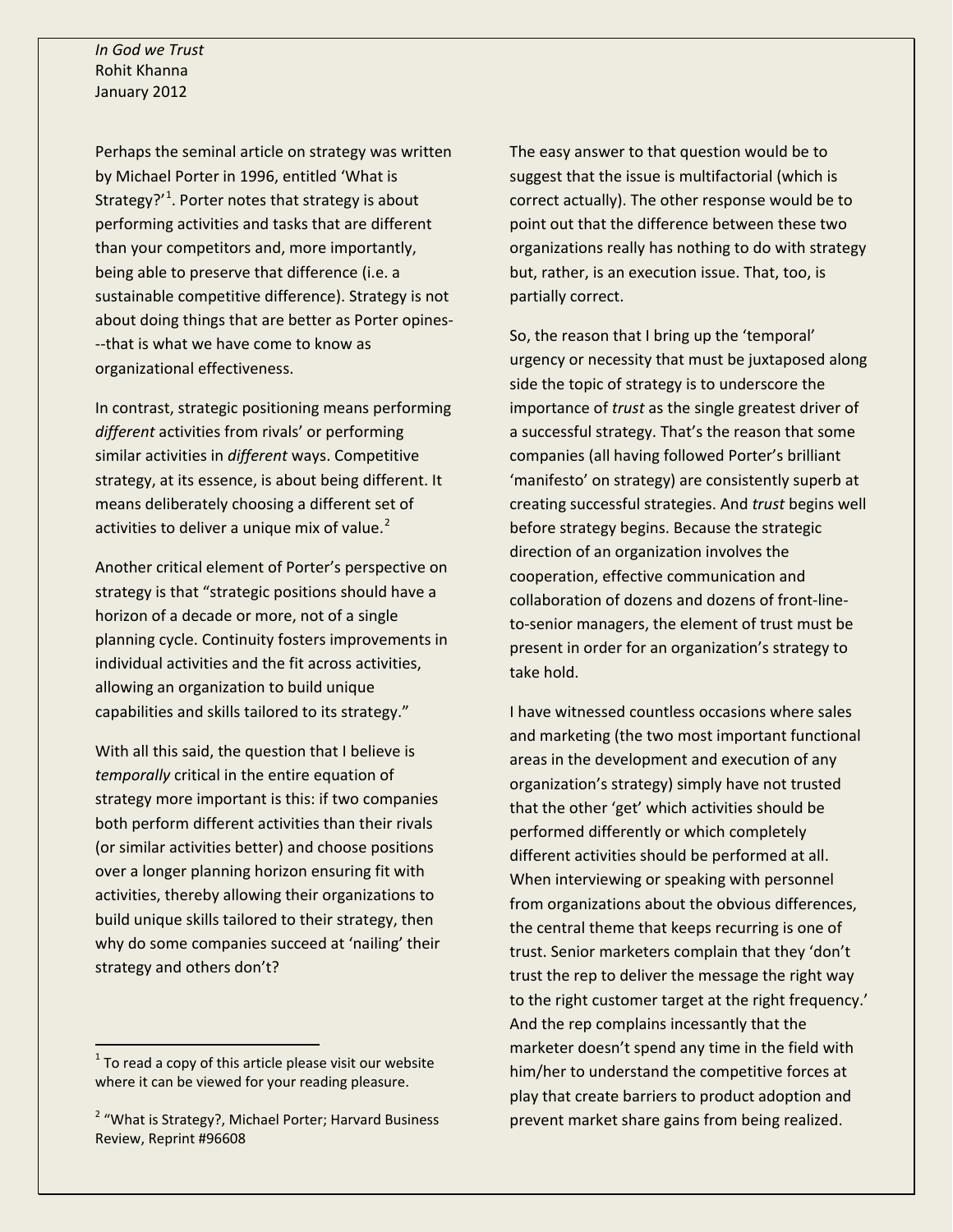It would be fair to say that an entirely different paper could be written on how to cultivate and nurture trust within an organization. That is not the goal of this paper. It is important for business leaders to understand the key drivers at play in strategy development and trust is, in my view, the single greatest element of successful corporate strategy. And it appears that this is not a view shared by me alone. $3$  Dirks and Ferrin wrote a wonderful paper<sup>[4](#page-2-1)</sup> in which they review the empirical evidence on trust in the workplace spanning 40 years and propose an alternative model which suggests that trust may not only result in direct benefits which impact organizational performance but that 'trust provides the conditions under which certain outcomes, such as cooperation and performance, are likely to occur.'

In their paper for the Harvard Business Review in March of 2001, Druskat & Wolff discuss the factors

<span id="page-2-0"></span> $3$  The Importance of HR practices and Workplace trust in achieving Superior Performance Julian Gould-Williams

The International Journal of Human Resource Management; Volume 14, Issue 1, 2003;pp 28-54

Trust within Teams: The relation with performance effectiveness Ana Cristina Costa, Robert A. Roe & Tharsi Taillieu European Journal of Work and Organizational Psychology; Volume 10, Issue 3, 2001,pp 225-244 Building Commitment, Attachment, and Trust in Strategic Decision-Making Teams: The Role of Procedural Justice M. Audrey Korsgaard, David M. Schweiger and Harry J. Sapienza The Academy of Management Journal Vol. 38, No. 1 (Feb., 1995), pp. 60-84

<span id="page-2-1"></span><sup>4</sup> The Role of Trust in Organizational Settings Kurt T. Dirks and Donald L. Ferrin Organization Science Vol. 12, No. 4 (Jul. - Aug., 2001), pp. 450-467

that are critical for the building of emotional intelligence of groups. The insights gleaned through their research clearly suggest that group (or individual) emotional intelligence is a prerequisite to the building of trust (and a sense of identity and a sense of efficacy among other things). And without trust (as well as a sense of identity and efficacy), breakthrough levels of participation, cooperation and collaboration- which lead to increased creativity and productivity- -may be difficult to achieve.

Viewed through this filter and, as mentioned earlier in this article, strategy is the collective output of numerous individuals who all must communicate, collaborate and cooperate together to both decide upon and execute a particular corporate direction. And if you believe that trust is one of the most (if not the most) critical elements that drive positive collaboration, cooperation and communication, then there can rarely be sustained successful strategy without trust in the organization.

To this point I have only discussed trust as it relates to the 'internal-facing' component of overall corporate or brand strategy. An examination of the literature in the public domain that speaks to and underscores the importance of consumer trust is endless. And it can be argued quite persuasively that strategy is as much a function of the trust elements found within an organization (collaboration, cooperation, communication) as it is about external-facing trust. True, the majority of consumers don't know the granular details of any single company's current corporate or brand strategy, but ask any marketer/brand leader/category manager if he/she knew that there was a lack of 'trust' amongst consumers about his/her company's products and/or services, whether that would alter their strategy or, at the